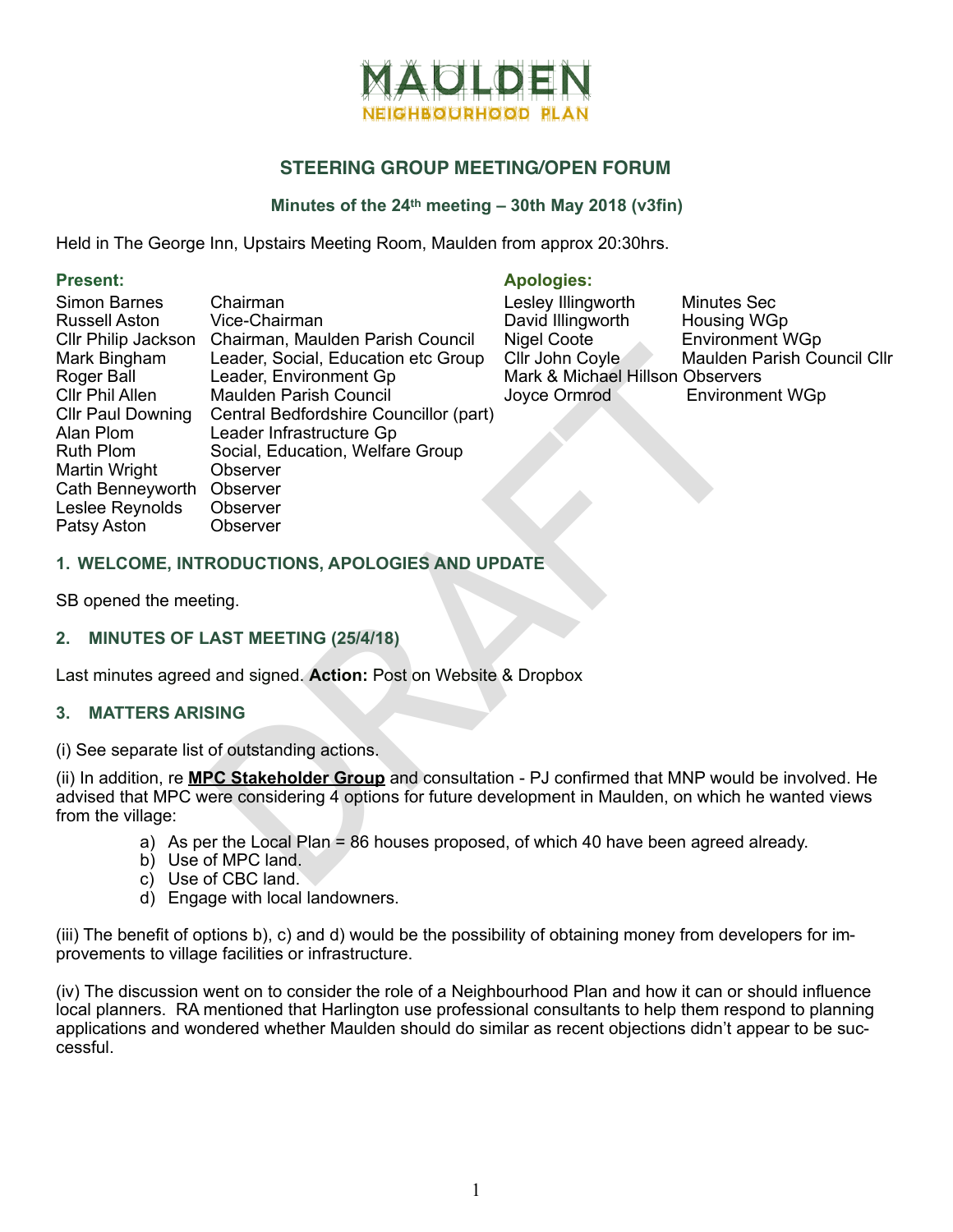## **4. VILLAGE UPDATE**

## **4.1 Green Infrastructure Survey (GIS)**

4.1(i) GST's update email was discussed briefly. Their draft GI report has been circulated to the Environment Group previously. This gives the background, summarises the results of the consultation, describes Maulden's GI in terms of landscape, biodiversity, historic environment and access, open space and recreation (with maps of each) and recommends policies for the NP. 8 'projects' suggested by the first round of consultation were ranked in order of priority by the second - as sent to last NP mtg.

4.1(ii) The Local Green Space (LGS) Assessment, the proposed GI Network and Action Plan are expected soon. The LGS is the new designation that can be made through NPs, and carry a similar level of protection as Green Belt. A list of proposed LGS sites and a map were provided. [nb. These do not include Sites of Spe cial Scientific Interest (SSSI), such as Maulden Woods and Church Meadow, as the SSSI designation already provides a stronger level of protection.]

4.1(iii) There may be other LGS sites that could be included. Some suggestions from individuals have not been included, but an agreed suggestion from the NP Steering Group would carry more weight. Not all on the list will go through as there are various criteria to be met, eg size, proximity to village, local significance, etc.

**Action:** SB/RB/Environment WGp to consider the report, the list of LGS sites for designation, and suggest any other sites that should be included.

4.1(iv) **Rights of Way** - Several concerns regarding footpaths registered during the consultation have been passed to CBC's RoW Officer. One concerned an unmarked path on the allotments. MPC to be sent a copy of the email. **Action**: AP/RB.

#### **2. Maulden Parish Council**

read suggestion from the NP Steering Group would carry more weight. In<br>ener are various criteria to be met, eg size, proximity to village, local sign<br>iroment WGp to consider the report, the list of LGS sites for designatio AP had received some criticism at the last PC meeting, concerning the projected end date for the NP, but had explained that we are still within our overall target of 4-5 years. PJ agreed that MPC should hold the MNP grant to save paying VAT. The Grant application and invoices would need to be in the name of MPC. Need to liaise with Alison Winskell (MPC Clerk). **Action** SB/SM.

#### **3. Planning Applications**

PA updated the meeting on the current status of:

- **CB/18/00435/OUT & CB/17/00305 Old Farm Clophill Rd for 49 dwellings.** Awaiting decision on new application submitted February 2018. Appeal hearing for previous application CB/17/00305/OUT will take place on 23 August for 1 day at CBC Offices.
- **CB/17/00981/OUT Land North of Clophill Road for 21 dwellings & CB/17/04583/OUT Land adj 129A and 131 Clophill Road for 25 dwellings** Both these applications have now received approval.
- **CB/17/01156/OUT Land East of 13 Clophill Road for 14 dwellings**. Following decision of CBC Development Committee Meeting on 31/01/18 to "Minded to Refuse", now awaiting news on date of appeal.
- **CB/17/03546/OUT Land at Clophill Road for 50 dwellings.** Application refused in October 2017. Appeal lodged on 27/3/18. Appeal hearing on 16 October.
- **CB/17/03937/OUT Land South of Limbersey Lane for 14 dwellings.** Application refused in May 2018.
- **CB/18/01385/OUT Land adj to Sandbourne, 24 Clophill Road for 42 dwellings.** Application awaiting decision.
- **CB/17/04032/FULL Land at corner of Clophill Road and Green End, Maulden for 5 detached dwellings**

This land has been purchased by GPS Estates Ltd for £1.7m.